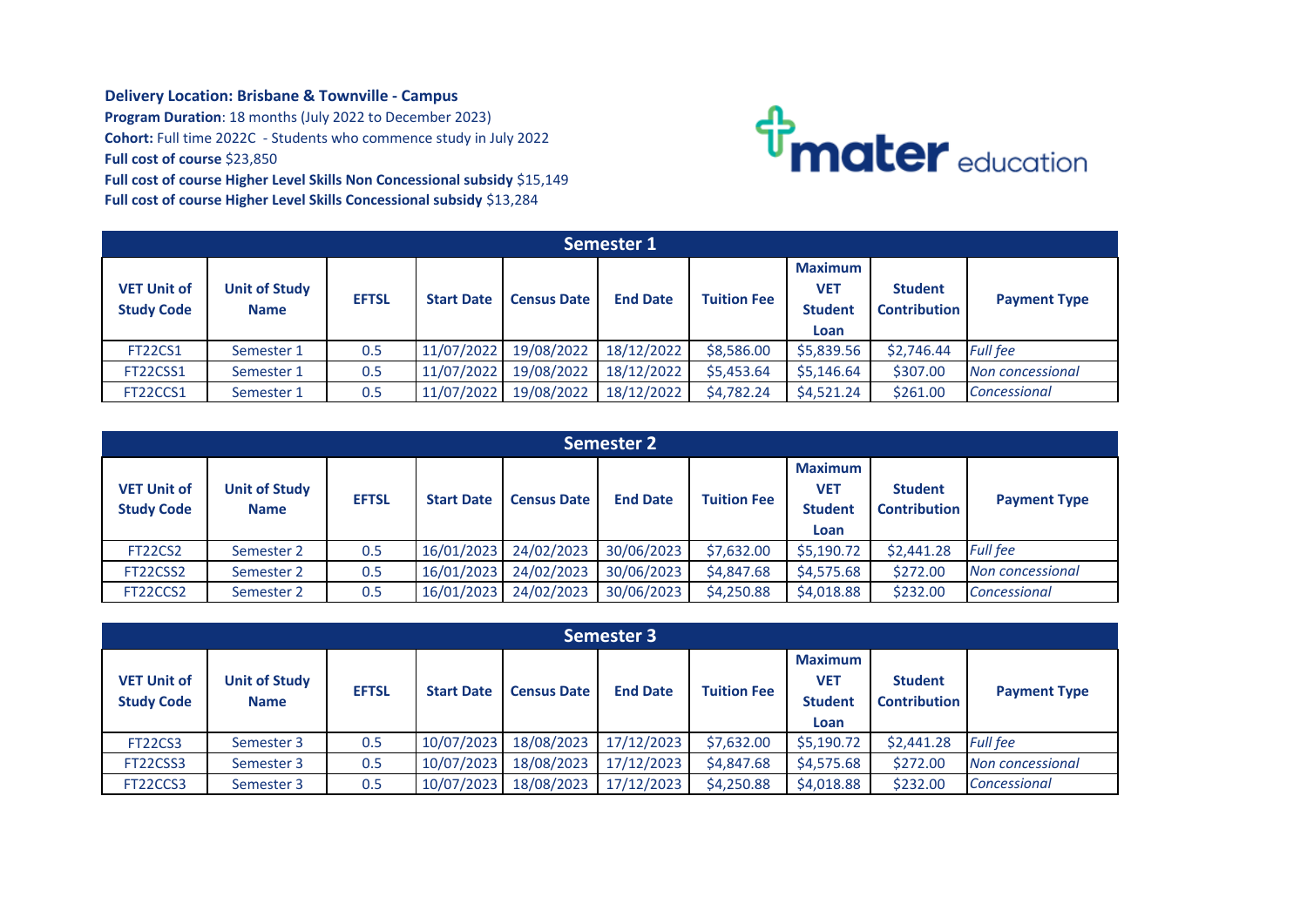| Semester 1 - Co-contribution Fees per Unit (including RPL) |                                                                         |                 |                    |          |                 |                                                |                |         |  |  |
|------------------------------------------------------------|-------------------------------------------------------------------------|-----------------|--------------------|----------|-----------------|------------------------------------------------|----------------|---------|--|--|
|                                                            |                                                                         |                 | Full cost per unit |          |                 | Upfront payment required (gap/co-contribution) |                |         |  |  |
| <b>Unit Code</b>                                           | <b>Unit Name</b>                                                        | <b>Full fee</b> | <b>Non-Con</b>     | Con      | <b>Semester</b> | <b>Full fee</b>                                | <b>Non-Con</b> | Con     |  |  |
| HLTINF001                                                  | Comply with infection prevention and<br>control policies and procedures | \$954.00        | \$599.60           | \$531.36 | Semester 1      | \$303.16                                       | \$34.00        | \$29.00 |  |  |
| HLTWHS002                                                  | Follow safe work practices for direct client<br>care                    | \$954.00        | \$599.60           | \$531.36 | Semester 1      | \$303.16                                       | \$34.00        | \$29.00 |  |  |
| CHCDIV001                                                  | Work with diverse people                                                | \$954.00        | \$599.60           | \$531.36 | Semester 1      | \$303.16                                       | \$34.00        | \$29.00 |  |  |
| CHCDIV002                                                  | Promote Aboriginal and/or Torres Strait<br>Islander cultural safety     | \$954.00        | \$599.60           | \$531.36 | Semester 1      | \$303.16                                       | \$34.00        | \$29.00 |  |  |
| HLTAAP002                                                  | Confirm physical health status                                          | \$954.00        | \$599.60           | \$531.36 | Semester 1      | \$303.16                                       | \$34.00        | \$29.00 |  |  |
| HLTENN002                                                  | Apply communication skills in nursing<br>practice                       | \$954.00        | \$599.60           | \$531.36 | Semester 1      | \$303.16                                       | \$34.00        | \$29.00 |  |  |
| HLTENN003                                                  | Perform clinical assessment and contribute<br>to planning nursing care  | \$954.00        | \$599.60           | \$531.36 | Semester 1      | \$303.16                                       | \$34.00        | \$29.00 |  |  |
| CHCPRP003                                                  | Reflect on and improve own professional<br>practice                     | \$954.00        | \$599.60           | \$531.36 | Semester 1      | \$303.16                                       | \$34.00        | \$29.00 |  |  |
| HLTENN001                                                  | Practice nursing within the Australian heath<br>care system             | \$954.00        | \$599.60           | \$531.36 | Semester 1      | \$303.16                                       | \$34.00        | \$29.00 |  |  |
| HLTENN013                                                  | Implement and monitor care of the older<br>person                       | \$954.00        | \$599.60           | \$531.36 | Semester 1      | \$303.16                                       | \$34.00        | \$29.00 |  |  |
| HLTENN007                                                  | Administer and monitor medicines and<br>intravenous therapy             | \$954.00        | \$599.60           | \$531.36 | Semester 2      | \$303.16                                       | \$34.00        | \$29.00 |  |  |
| HLTENN008                                                  | Apply legal and ethical parameters to<br>nursing practice               | \$954.00        | \$599.60           | \$531.36 | Semester 2      | \$303.16                                       | \$34.00        | \$29.00 |  |  |
| HLTAAP003                                                  | Analyse and respond to client health<br>information                     | \$954.00        | \$599.60           | \$531.36 | Semester 2      | \$303.16                                       | \$34.00        | \$29.00 |  |  |
| HLTENN004                                                  | Implement, monitor and evaluate nursing<br>care plans                   | \$954.00        | \$599.60           | \$531.36 | Semester 2      | \$303.16                                       | \$34.00        | \$29.00 |  |  |
| HLTENN011                                                  | Implement and monitor care for a person<br>with acute health problems   | \$954.00        | \$599.60           | \$531.36 | Semester 2      | \$303.16                                       | \$34.00        | \$29.00 |  |  |
| HLTENN012                                                  | Implement and monitor care for a person<br>with chronic health problems | \$954.00        | \$599.60           | \$531.36 | Semester 2      | \$303.16                                       | \$34.00        | \$29.00 |  |  |
| CHCPOL003                                                  | Research and apply evidence to practice                                 | \$954.00        | \$599.60           | \$531.36 | Semester 3      | \$303.16                                       | \$34.00        | \$29.00 |  |  |
| HLTENN005                                                  | Contribute to nursing care of a person with<br>complex needs            | \$954.00        | \$599.60           | \$531.36 | Semester 3      | \$303.16                                       | \$34.00        | \$29.00 |  |  |
| HLTENN006                                                  | Apply principles of wound management in<br>the clinical environment     | \$954.00        | \$599.60           | \$531.36 | Semester 3      | \$303.16                                       | \$34.00        | \$29.00 |  |  |